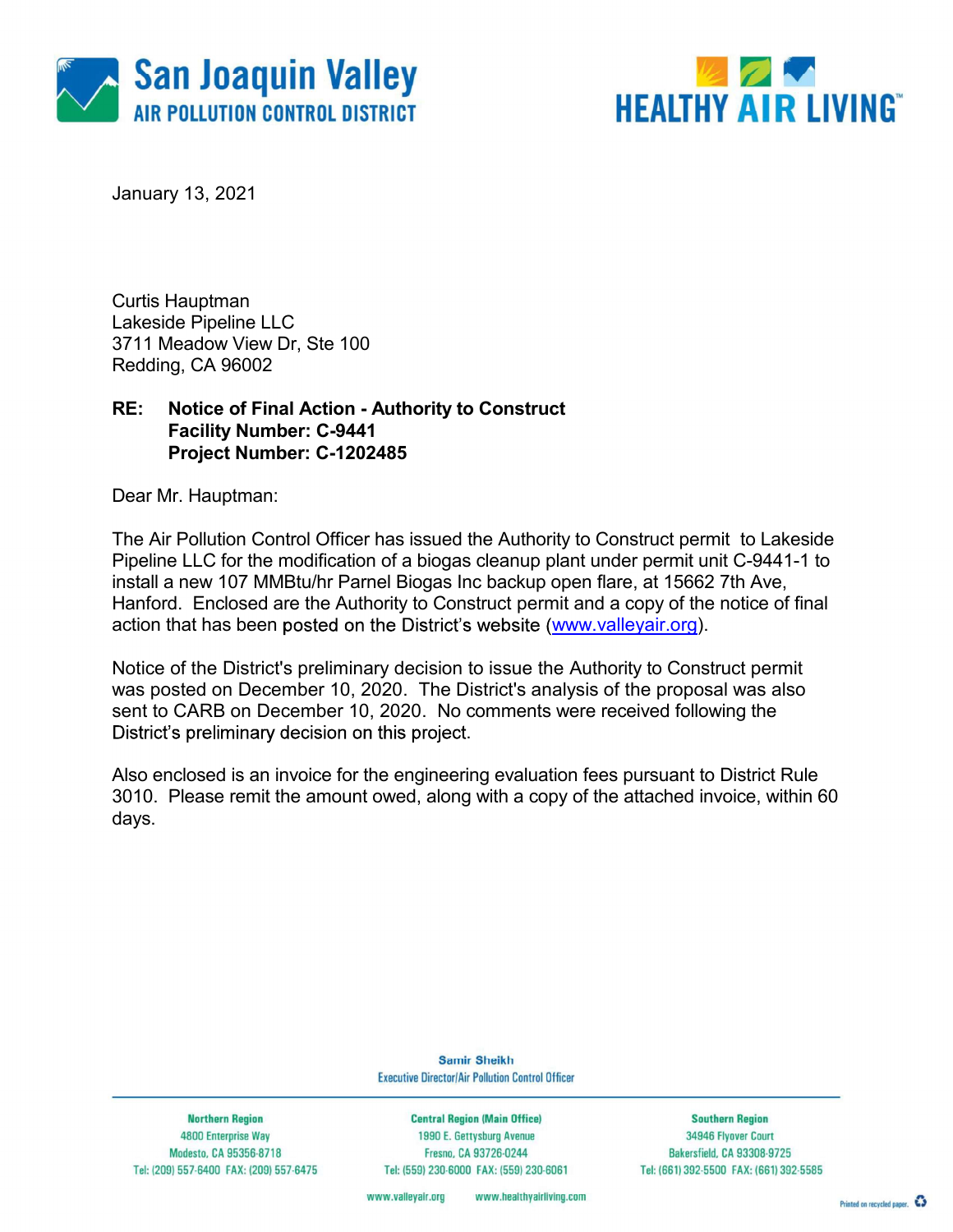Mr. Curtis Hauptman Page 2

Thank you for your cooperation in this matter. If you have any questions, please contact Mr. Errol Villegas at (559) 230-6000.

Sincerely,

Arnaud Marjollet

Director of Permit Services

AM:gb

**Enclosures** 

cc: Courtney Graham, CARB (w/ enclosure) via email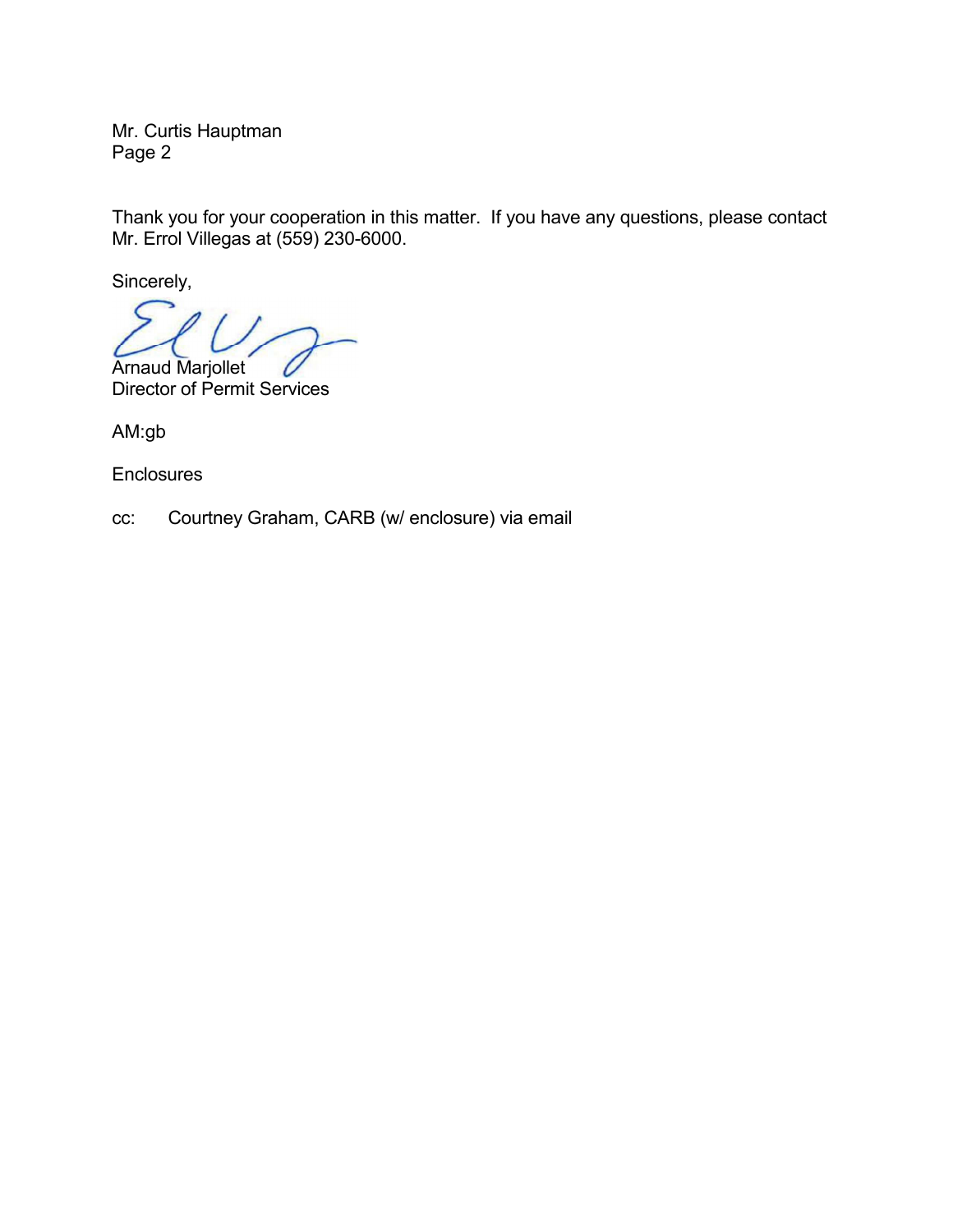



# AUTHORITY TO CONSTRUCT

**PERMIT NO:**  C-9441-1-1 **ISSUANCE DATE:** 01/13/2021

| <b>LEGAL OWNER OR OPERATOR: LAKESIDE PIPELINE LLC</b> |
|-------------------------------------------------------|
| 3711 MEADOW VIEW DR. STE 100                          |
| REDDING, CA 96002                                     |
|                                                       |

LOCATION: 15662 7TH AVE

HANFORD, CA 93230

#### EQUIPMENT DESCRIPTION:

MODIFICATION OF BIOGAS CLEANUP PLANT CONSISTING OF AN ACTIVATED CARBON ADSORPTION SYSTEM AND CO2 MEMBRANE REMOVAL SYSTEM, CONDENSER AND ASSOCIATED PUMPS AND COMPRESSORS: INSTALL A NEW 107 MMBTU/HR PARNEL BIOGAS INC BACKUP/EMERGENCY BIOGAS-FIRED OPEN FLARE; AND CORRECT THE AMOUNT OF RAW BIOGAS VENTED FROM CO2 MEMBRANE SYSTEM FROM 3% TO 3.5% OF TOTAL BIOGAS PROCESSED IN THE CLEANUP PLANT

## CONDITIONS

- 1. Authority to Construct (ATC) C-9441-1-0 shall be implemented prior to or concurrently with this ATC. [District Rule 2201]
- 2. All equipment shall be maintained in good operating condition and shall be operated in a manner to minimize emissions of air contaminants into the atmosphere. [District Rule 2201]
- 3. Particulate matter emissions shall not exceed 0.1 grains/dscf in concentration. [District Rule 4201]
- 4. No air contaminant shall be discharged into the atmosphere for a period or periods aggregating more than three minutes in any one hour which is as dark as, or darker than, Ringelmann 1 or 20% opacity. [District Rule 4101]
- 5. No air contaminant shall be released into the atmosphere which causes a public nuisance. [District Rule 4102]
- 6. The exhaust stack for the flare shall vent vertically upward. The vertical exhaust flow shall not be impeded by a rain cap (flapper ok), roof overhang, or any other obstruction. [District Rule 4102]
- 7. The carbon vessels shall be sealed vapor tight except during servicing of spent carbon in a vessel. [District Rule 2201]
- 8. Two carbon vessels shall be connected in series and both shall be utilized except during servicing of the spent canister. [District Rule 2201]

#### CONDITIONS CONTINUE ON NEXT PAGE

YOU MUST NOTIFY THE DISTRICT COMPLIANCE DIVISION AT (559) 230-5950 WHEN CONSTRUCTION IS COMPLETED AND PRIOR TO OPERATING THE EQUIPMENT OR MODIFICATIONS AUTHORIZED BY THIS AUTHORITY TO CONSTRUCT. This is NOT a PERMIT TO OPERATE. Approval or denial of a PERMIT TO OPERATE will be made after an inspection to verify that the equipment has been constructed in accordance with the approved plans, specifications and conditions of this Authority to Construct, and to determine if the equipment can be operated in compliance with all Rules and Regulations of the San Joaquin Valley Unified Air Pollution Control District. Unless construction has commenced pursuant to Rule 2050, this Authority to Construct shall expire and application shall be cancelled two years from the date of issuance. The applicant is responsible for complying with all laws, ordinances and regulations of all other governmental agencies which may pertain to the above equipment.

Samir Sheikh, Executive Director / APCO

 $\cup$ 

Arnaud Marjollet, Director of Permit Services C-9441-1-1 : Jan 13 2021 3:54PM -- BRARG : Joint Inspection NOT Required

Central Regional Office • 1990 E. Gettysburg Ave. • Fresno, CA 93726 • (559) 230-5900 • Fax (559) 230-6061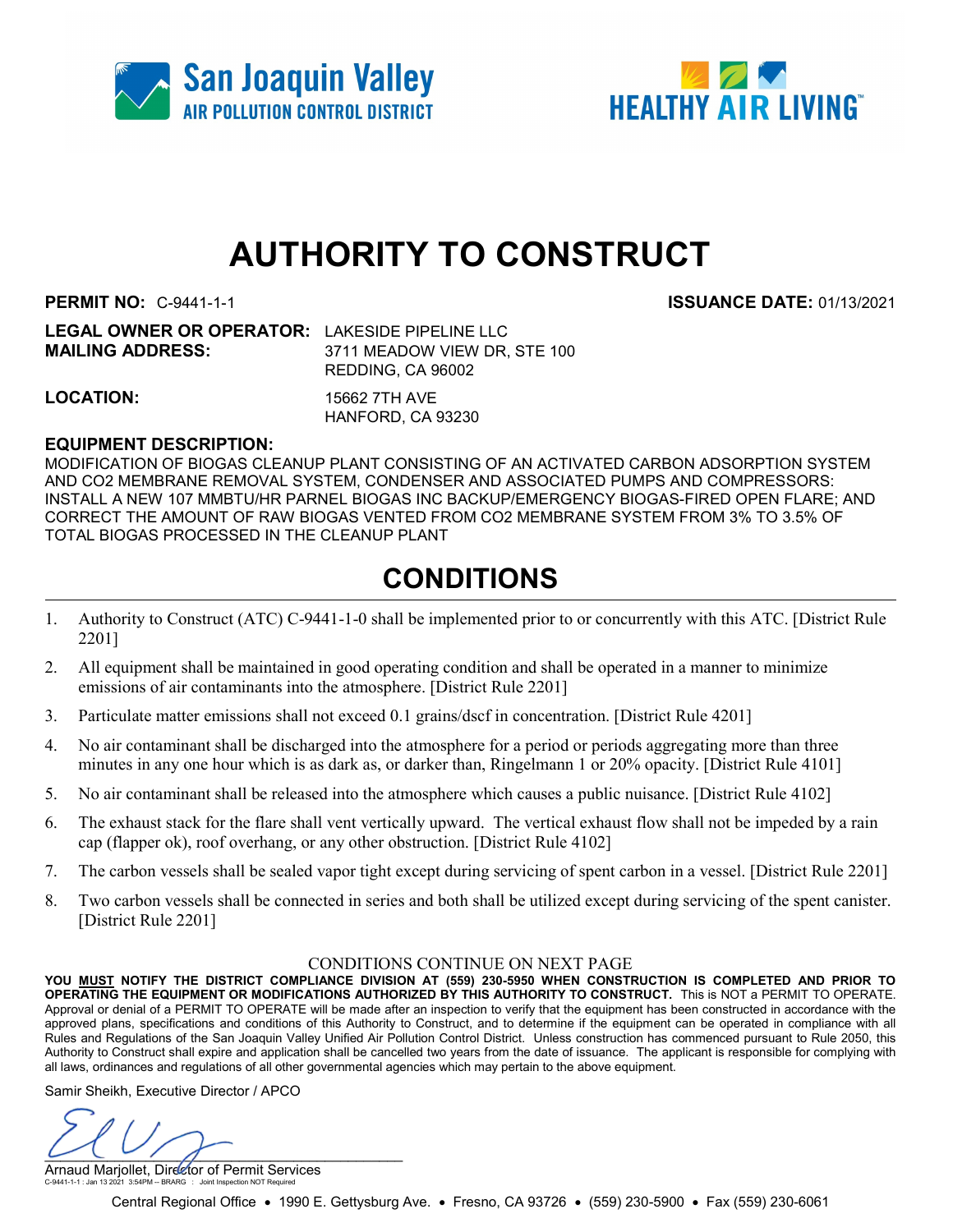- 10. Sampling ports adequate for extraction of grab samples, measurement of gas flow rate, and use of an FID, PID, or other District-approved VOC detection device shall be provided for both the influent and the effluent gas streams. [District Rule 1081]
- 11. The total amount of raw biogas processed by the biogas cleanup plant shall not exceed 2.91 MMscf/day. [District Rule 2201]
- 12. Total waste gas containing CH4, N2, or S vented to the atmosphere from the biogas cleanup plant under normal operations shall not exceed 3.5% of the raw biogas processed by the biogas cleanup plant. [District Rule 2201]
- 13. Venting of off-spec gas shall not exceed either of the following limits: 0.071 MMscf/hr or 1.70 MMscf/day. [District Rule 2201]
- 14. Venting of off-spec gas shall not exceed 350 hours per year (including start-up and shutdown). [District Rule 2201]
- 15. Total sulfur emissions from the operation shall not exceed 6.3 lb/day. [District Rule 2201]
- 16. Sulfur content of vented off-spec gas shall not exceed 0.357 lb/MMscf. [District Rule 2201]
- 17. Sulfur content of the biogas combusted in the flare shall not exceed 65 ppmv as H2S. [District Rules 2201, 4102, and 4801]
- 18. VOC emissions from the operation shall not exceed 2.5 lb/day. [District Rule 2201]
- 19. VOC content of raw biogas shall not exceed 0.296 lb/MMscf. [District Rule 2201]
- 20. NH3 content of raw biogas shall not exceed 1.74 lb/MMscf. [District Rule 2201]
- 21. Only biogas or biomethane shall be vented through the flare. [District Rule 2201]
- 22. Flaring of biogas for testing and maintenance, required regulatory purposes, and backup purposes shall not exceed either of the following limits: 332.8 MMBtu in any one day (equivalent to 512,000 scf/day  $\omega$  650 Btu/scf), or 31,921.5 MMBtu in any consecutive 365-day period (equivalent to 49,110,000 scf/year @ 650 Btu/scf). [District Rules 2201 and 4102]
- 23. Emissions from the flare shall not exceed any of the following limits: 0.06 lb-NOx/MMBtu, 0.015 lb-PM10/MMBtu, 0.31 lb-CO/MMBtu, or 0.006 lb-VOC/MMBtu. [District Rule 2201]
- 24. A flame shall be present at all times whenever combustible gases are vented through the flare. [District Rule 2201]
- 25. The flare outlet shall be equipped with an automatic ignition system, or shall operate with a pilot flame present at all times when combustible gases are vented through the flare, except during purge periods for automatic-ignition equipped flares. [District Rule 2201]
- 26. The flare shall be operated only for testing and maintenance, required regulatory purposes, backup, and emergency purposes. An emergency is a situation or condition arising from a sudden and reasonably unforeseeable and unpreventable event beyond the control of the operator, such as, but not limited to, unpreventable equipment failure, natural disasters, acts of war or terrorism, and external power curtailment (except due to interruptible power service agreements). An emergency situation requires immediate corrective action to restore safe operation. [District Rules 2201 and 4102]
- 27. Ongoing compliance with VOC control efficiency requirements shall be demonstrated at least once per week by sampling both the influent and the effluent gas streams for the H2S removal and gas polishing system with an FID, PID, or other District-approved VOC detection device. If the VOC control efficiency requirements are achieved and there is no single canister breakthrough for 8 consecutive weeks, then the monitoring frequency is extended to at least once every three (3) months. If during the three (3) month monitoring schedule the VOC control efficiency is shown to be less than 95%, weekly monitoring shall resume. [District Rule 2201]
- 28. The VOC content of the raw biogas shall not exceed 10% by weight. [District Rule 2201]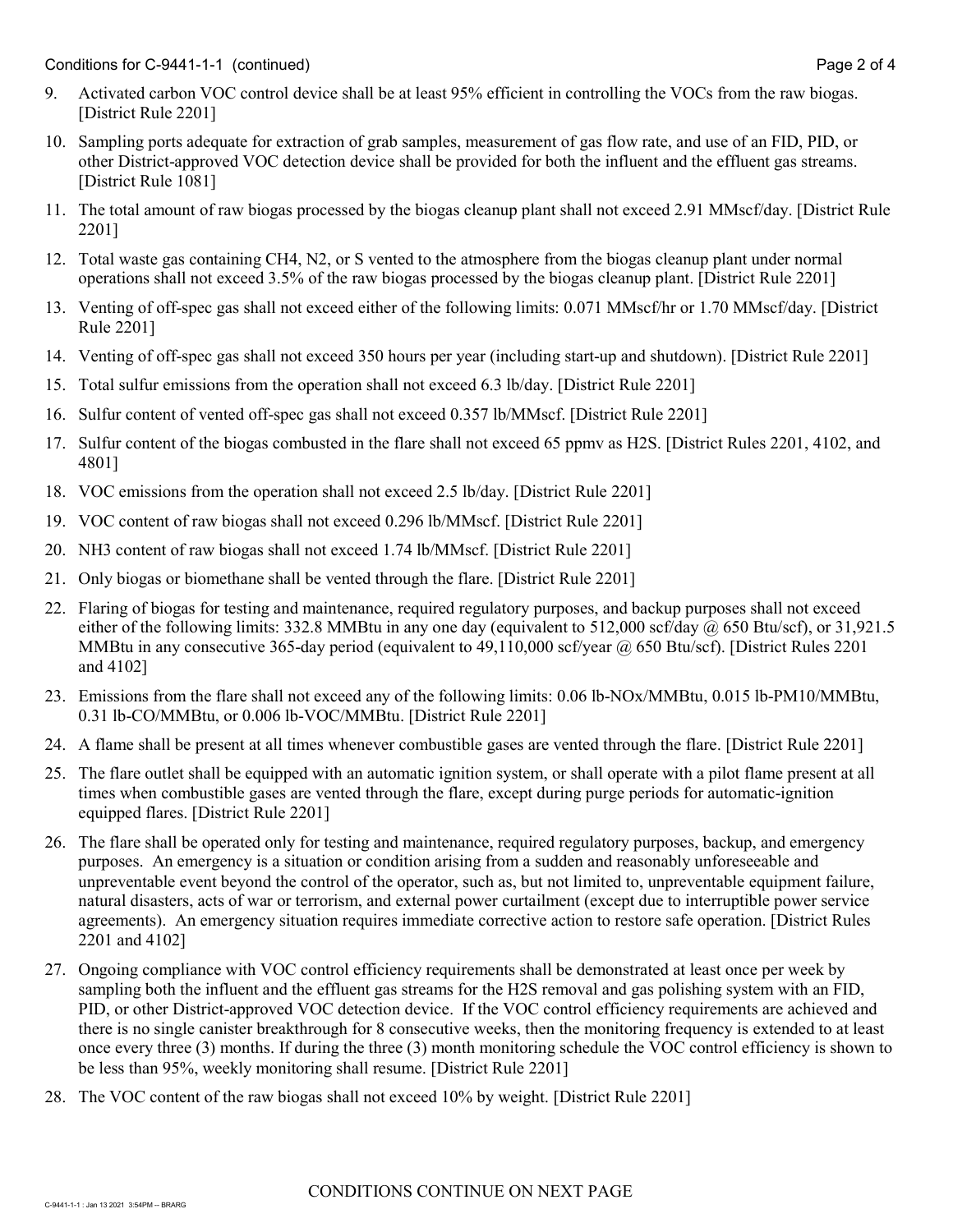Conditions for C-9441-1-1 (continued) Page 3 of 4

- 29. The VOC content by weight percent (wt.%) shall be determined using American Society of Testing and Materials (ASTM) D1945 for gases and South Coast Air Quality Management District (SCAQMD) Method 304-91 or the latest revision of ASTM Method E168, E169 or E260 for liquids. [District Rule 2201]
- 30. Biogas sulfur content analysis shall be performed within 60 days of initial startup operation of flare, and at least once every 12 months thereafter, using EPA Method 11 or EPA Method 15, as appropriate. Records of the biogas sulfur content analysis shall be maintained and provided to the District upon request. [District Rule 2201]
- 31. The sulfur content of the biogas to be flared shall be monitored and recorded at least once every calendar quarter in which a biogas sulfur content analysis is not performed. If quarterly monitoring shows a violation of the sulfur content limit of this permit, monthly monitoring will be required until six consecutive months of monitoring show compliance with the sulfur content limit. Once compliance with the sulfur content limit is shown for six consecutive months, then the monitoring frequency may return to quarterly. Monitoring shall not be required during periods in which the flare does not operate. [District Rule 2201]
- 32. Monitoring of the raw biogas sulfur content shall be performed using gas detection tubes calibrated for H2S; a Testo 350 XL portable emission monitor; a continuous fuel gas monitor that meets the requirements specified in SCAQMD Rule 431.1, Attachment A; District-approved source test methods, including EPA Method 15, ASTM Method D1072, D4084, and D5504; District-approved in-line H2S monitors; or an alternative method approved by the District. Prior to utilization of in-line monitors to demonstrate compliance with the biogas sulfur content limit of this permit, the permittee shall submit details of the proposed monitoring system, including the make, model, and detection limits, to the District and obtain District approval for the proposed monitor(s). [District Rule 2201]
- 33. The higher heating value (HHV) of the digester gas shall be determined using ASTM D1826, ASTM 1945 in conjunction with ASTM D3588, or an alternative method approved by the District. [District Rule 2201]
- 34. Sulfur concentration (H2S) of the H2S removal and gas polishing system outlet gas shall be measured monthly. [District Rule 2201]
- 35. Records of the cumulative running time for the H2S removal and gas polishing system and the measured influent and effluent VOC concentrations for the H2S removal and gas polishing system shall be maintained. [District Rule 2201]
- 36. Permittee shall maintain accurate records of all VOC and H2S concentration test results and influent and effluent flow rates for the H2S removal and gas polishing system. [District Rule 1070]
- 37. Records of hydrogen sulfide analyzer(s) installed or utilized and the calibration records of such analyzer(s) shall be maintained. Records are only required on such analyzer(s) utilized to demonstrate compliance with this permit. [District Rule 2201]
- 38. The flare shall be equipped with an operational, non-resettable, totalizing mass or volumetric fuel flow meter or other District-approved alternative method to measure the amount of gas combusted in the flare. [District Rule 2201]
- 39. Permittee shall maintain records of the operation of the backup flare, including the date that the flare was operated and the purpose of the operation (e.g. for testing and maintenance). [District Rule 2201]
- 40. Records of the methane content and the higher heating value (HHV) in Btu/scf of the biogas shall be maintained for each calendar quarter in which the flare operated. [District Rules 1070 and 2201]
- 41. Permittee shall maintain daily and annual records of the quantity of gas combusted in the flare in standard cubic feet (scf) and the total heating value in Btu/scf of the gas combusted. [District Rules 1070 and 2201]
- 42. The total heat input of the biogas combusted in the flare on any given day (MMBtu/day) shall be calculated using the measured quantity of gas combusted and the higher heating value (HHV) determined for the gas from the nearest date(s) to the date that the flare operated. [District Rule 2201]
- 43. Permittee shall maintain accurate records of the daily quantity of raw biogas (MMscf/day) processed in biogas clean plant under normal operations. [District Rule 2201]
- 44. Permittee shall maintain accurate records of the daily quantity of off-spec gas vented in scf, and total number of hours off-spec gas vented per year. [District Rule 2201]